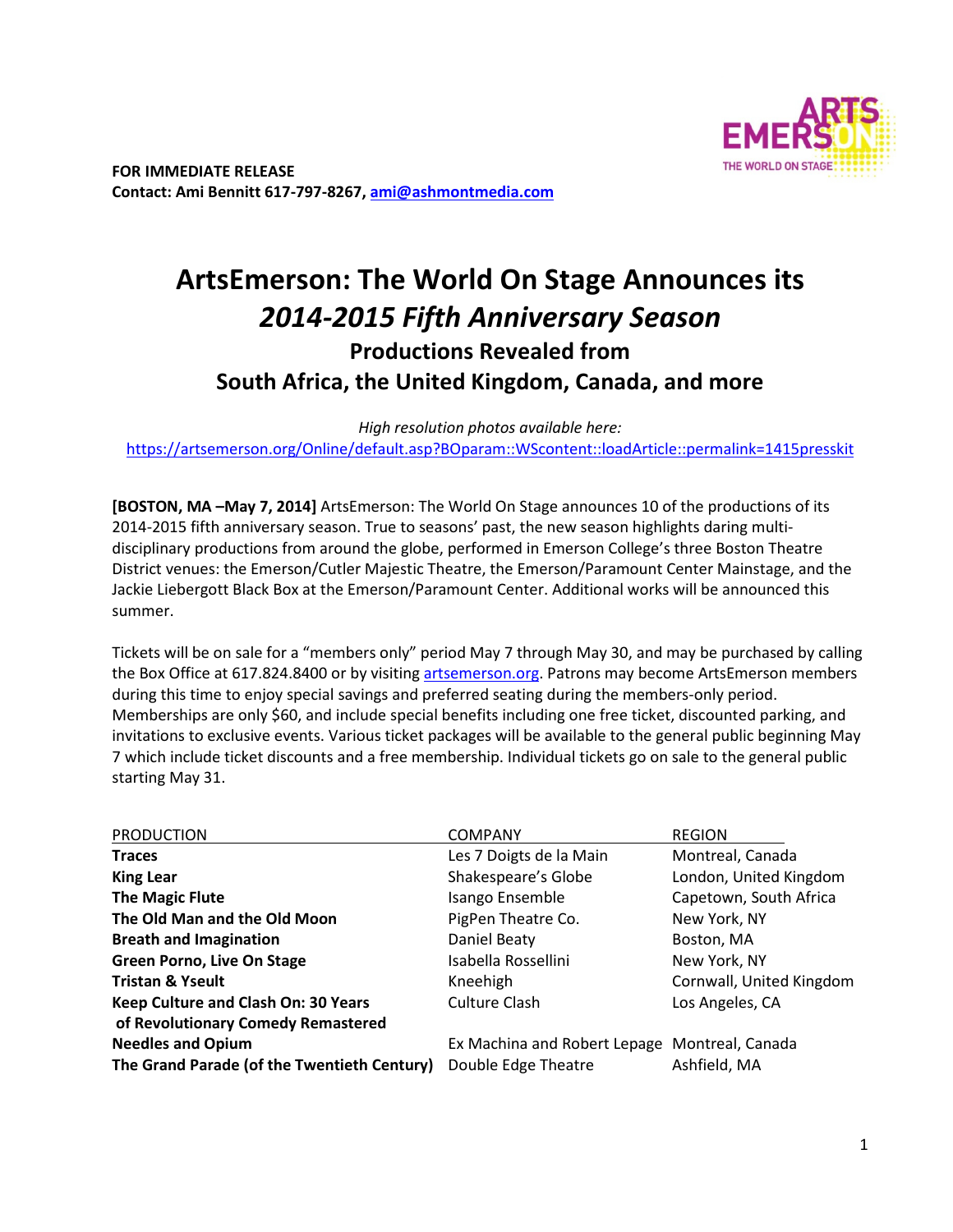Five years ago ArtsEmerson set out to stage great theatrical works from around the world in Boston. During that time, ArtsEmerson staged dozens of award-winning productions from Belgium, Ireland, Israel, Italy, Russia, South Africa, The United Kingdom, Scotland, Canada, The Netherlands, Iceland, Chile, Kuwait, Australia and France.

"We're thrilled," says ArtsEmerson Founder and Executive Director Rob Orchard, "to partner long-term with many international theatrical ensembles. In the 2014-15 Season we'll enjoy return engagements from four companies including 7 Fingers returning with **Traces** (*PSY* and *Sequence 8*); Shakespeare's Globe returns with **King Lear** (*Hamlet*); Ex Machina and Robert Lepage return with **Needles and Opium** (*The Andersen Project*); and Daniel Beaty returns with **Breath and Imagination** (*Emergency*)."

According to David Dower, Director of Artistic Programs, "After Daniel Beaty's explosive Boston debut in 2013 with **EMERGENCY**, we're proud to follow it with a three-year residency of his works. I am excited to start next season with Daniel's look at Boston hero Roland Hayes in **Breath and Imagination**."

-------------------------

OCT 1 -12, 2014 **Traces**  Les 7 Doigts de la Main (Montreal, Canada) Directed and Choreographed by Shana Carroll and Gypsy Snider Emerson/Cutler Majestic Theatre

Boston favorites and circus icons 7 Fingers return to ArtsEmerson by popular demand with their signature work, **Traces**. The company gathers to piece together the life events that bring them to this moment. What follows is an explosion of music, storytelling and amazing acrobatic feats that surprises, awes and delights at every turn. After a successful run Off-Broadway and a world tour, the celebrated Quebecois troupe brings this newly reimagined collection of skills and scenes that consider the footprints we leave behind.

## **About Les 7 Doigts de la Main (7 Fingers)**

Founded in Montreal in 2002, the initial goal of Les 7 Doigts de la Main (7 Fingers) was to bring circus to a human scale. Out of this emerged *Loft*, *Traces*, *La Vie, PSY*, *Project Fibonacci*, *Patinoire*, *A Muse*, and *Séquence 8*. In addition, 7 Fingers developed a special events department through which they have delivered a diverse range of projects, including participation in The Royal Variety Performance for the Queen of England, ceremonies of both the Turin and Vancouver Olympics, large corporate events for companies such as Caterpillar and BMW, directing the National Circus School end-of-year show 2 years in a row, and much more. Each project is custom-made and approached with the same hands-on creativity.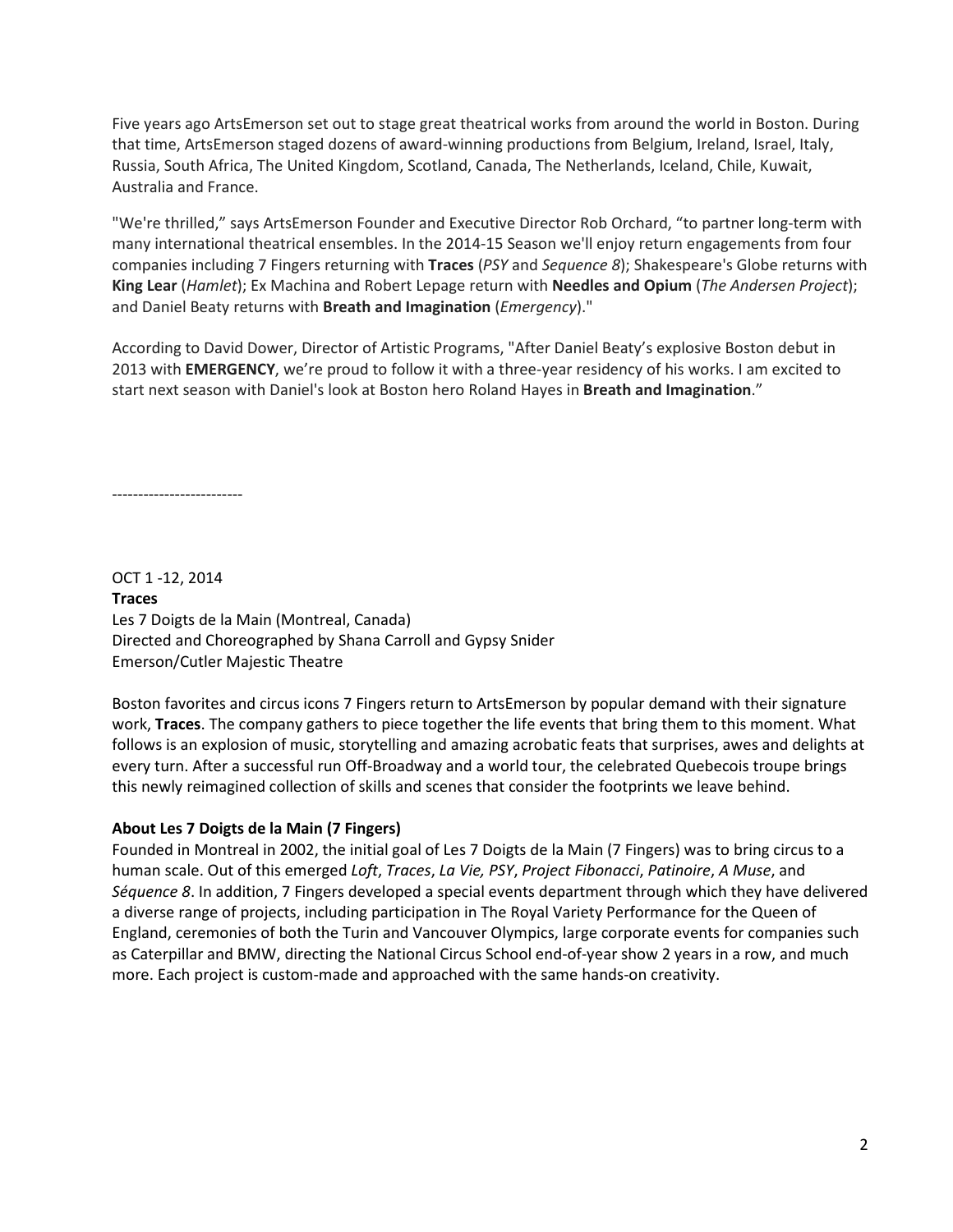OCT 15-23, 2014 **King Lear** Shakespeare's Globe (London, The United Kingdom) Starring Joseph Marcell Directed by Bill Buckhurst Emerson/Paramount Center Mainstage

Shakespeare's Globe returns to ArtsEmerson after their well-received **Hamlet** with a striking production of **King Lear**. Joseph Marcell (celebrated classical actor also known for his role as Geoffrey in "The Fresh Prince of Bel-Air") gives a commanding performance as Lear, a king suspicious of his daughters' loyalty after he has divided his realm among them. With an ensemble of eight actors creating all the characters and music this production reinvigorates this classic story with extraordinary theatricality.

## **About Shakespeare's Globe**

Shakespeare's Globe has become one of the most popular visitor destinations in the UK, at the heart of the regeneration of London's Bankside. Shakespeare's Globe is a charity and continues to operate without annual government funding. Under the leadership of Artistic Director Dominic Dromgoole, the theatre season plays in repertory from April to October annually, and has gained an international reputation for performance excellence. Globe Education, directed by Patrick Spottiswoode, is one of the largest arts education departments in the country, and shares its approaches to the teaching of Shakespeare with over 100,000 students a year. Shakespeare's Globe Tour and Exhibition is open all year round and is the world's only permanent exhibition dedicated to Shakespeare's theatrical career.

-------------------------

NOV 4-9, 2014 **The Magic Flute**  Isango Ensemble (Capetown, South Africa) Emerson/Cutler Majestic Theatre

South Africa's Award-winning Isango Ensemble gloriously bursts on the scene with **The Magic Flute**, Mozart's classic opera, completely reimagined, transformed and transported. The enchanting story tells of a man's quest to rescue his wrongly captured love, and the trials they must endure to be together. Drawing its artists mostly from the townships surrounding Cape Town, this energetic ensemble has travelled all over the world, and with the help of some magical musical instruments, they are able to bring an old story new joy and pleasure.

## **About Isango Ensemble**

Isango Ensemble is a South African theatre company that draws its artists mainly from the townships surrounding Cape Town. Isango's stage productions and films have played to sold-out audiences across the world and have received numerous international awards. Isango's productions reimagine classics from the Western theatre canon, finding a new context for the stories within a South African or township setting, thereby creating inventive work relevant to the heritage of the nation. Isango intends to further develop this process by building a truly mixed audience, reflecting and uniting a diverse South African nation.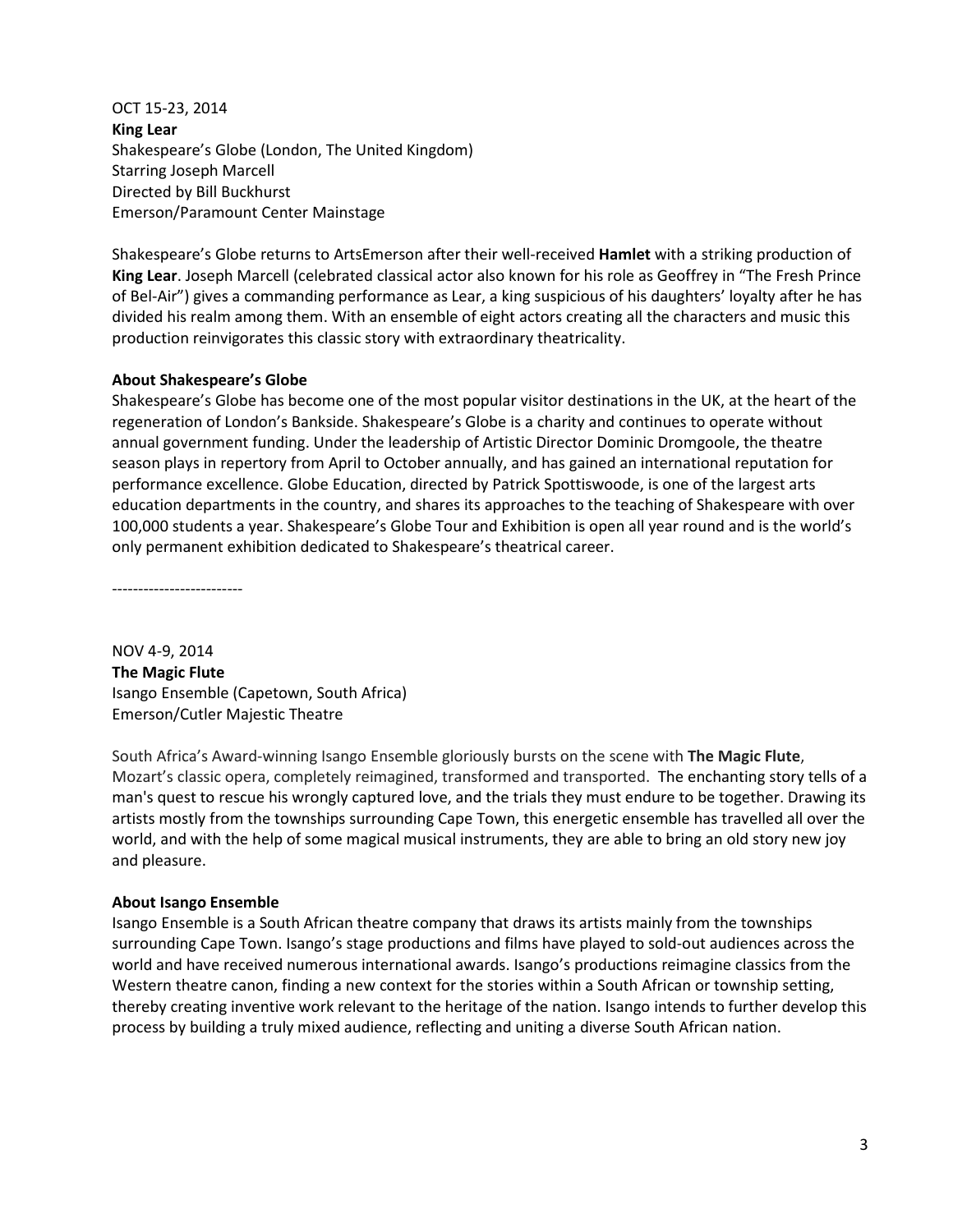NOV 19 – 23, 2014 **The Old Man and the Old Moon**  PigPen Theatre Co. (New York, NY) Emerson/Paramount Center Mainstage

PigPen Theatre Co. brings their spectacular storytelling style to the tale of T**he Old Man and the Old Moon.**  This fantastical, song-filled journey takes us to the end of the world when an old man abandons his duty of filling the moon with liquid light to search for his missing wife. With a rollicking array of ever-changing characters, inventive theatrical effects, and an infectious contemporary folk sound, these seven young actor musicians transform the seemingly ordinary into sheer wonder for the whole family.

#### **About PigPen Theatre Co.**

PigPen Theatre Co. began creating their unique brand of music, film, and theatre as freshman at the Carnegie Mellon School of Drama in 2008. They have since produced their original plays Off-Broadway and at regional theatres around the country – earning them critic's picks from *The New York Times, Time Out New York, Chicago Tribune, Chicago Sun-Times,* and many more, ranking them in the top ten theatrical events of 2011, 2012, and 2013. They were also the first group to win the NYC Fringe Festival's top honor for a play two years in a row in 2010 and 2011. Their other plays include *The Nightmare Story* and *The Mountain Song.*

-------------------------

JAN 27 – FEB 8, 2015 **Breath and Imagination**  By Daniel Beaty (Boston, MA) Directed by David Dower The Emerson/Paramount Center Mainstage

From the author of *Emergency* and *Knock Knock* comes a musical tale of faith, hope, and family*.* Before Marian Anderson and Paul Robeson, there was Roland Hayes—the first world-renowned African-American classical vocalist. Born the son of a slave in rural Georgia, Mr. Hayes built a career in Boston that blossomed around the world. This play chronicles his journey from a child singing in church to a master musician singing before the crowned heads of Europe. Written by celebrated poet and author Daniel Beaty, *Breath and Imagination* explores the life of an American pioneer through words, movement, spirituals and classical music.

#### **About Daniel Beaty**

Daniel Beaty is an award-winning actor, singer, writer, and motivational speaker. His critically acclaimed plays *Through the Night, Emergency, Mr. Joy,* and *The Tallest Tree in the Forest* - Paul Robeson, have been performed at venues ranging from Lincoln Center to the White House, and garnered numerous awards including an Obie award for writing and performance and two NAACP Theater Awards. Beaty has worked throughout the U.S., Europe, and Africa speaking and performing on programs with luminaries such as Bill Cosby, Deepak Chopra, Hill Harper, Jill Scott, Donnie McClurkin, and Ruby Dee. In fall 2013, Beaty launched a nationwide initiative using the tools of storytelling to help individuals and communities heal trauma funded by W.K. Kellogg and Ford Foundations among others. He holds a BA with Honors in English and Music from Yale University and an MFA in Acting from the American Conservatory Theatre. His poem *Knock Knock* became an Internet sensation receiving millions of views and has been transformed into a children's book, also titled *Knock Knock*, published by Little Brown Books. Penguin-Random House recently published his empowerment book *Transforming Pain to Power* in March 2014.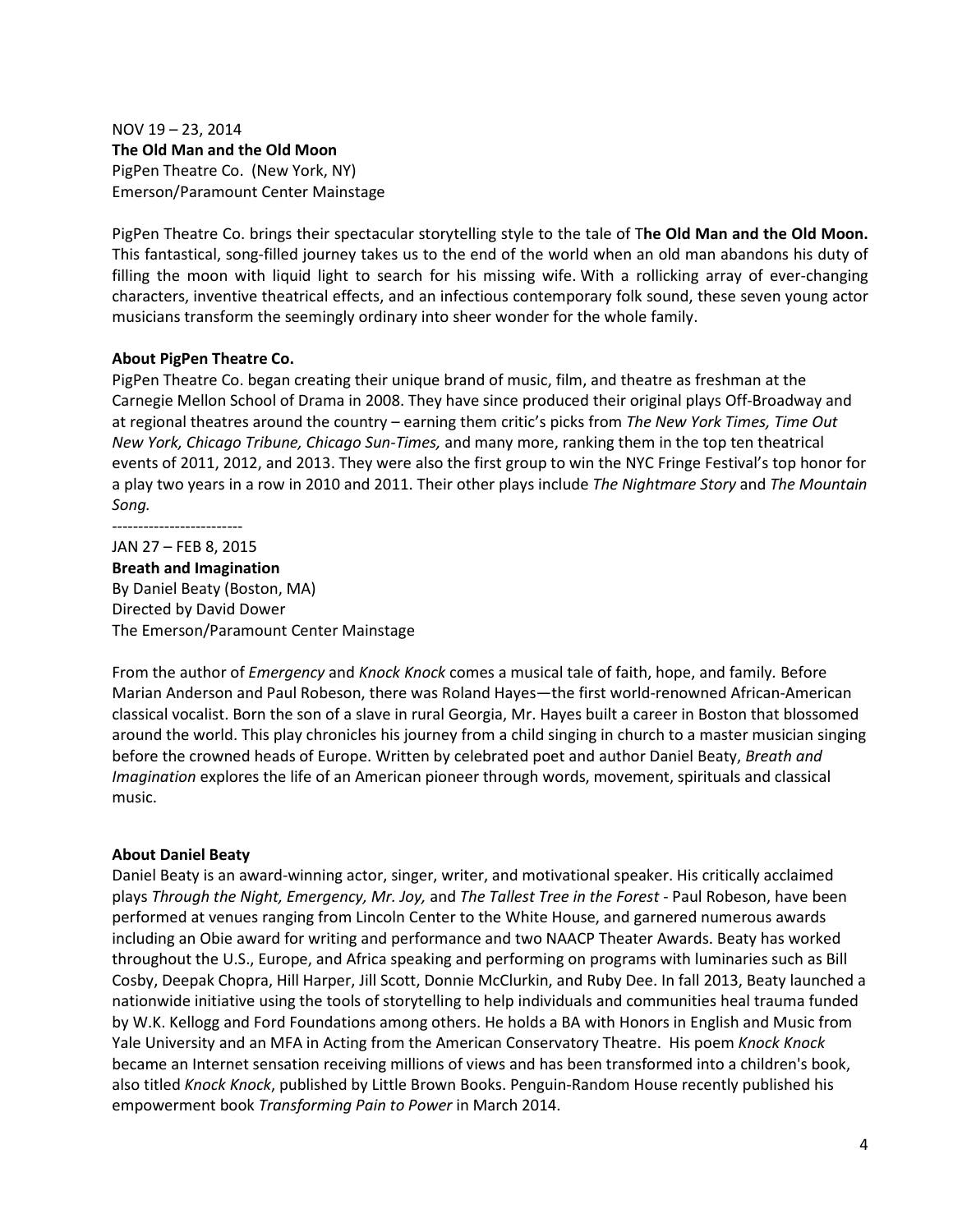FEB 13-15, 2015 **Green Porno, Live On Stage**  Isabella Rossellini and Jean-Claude Carrière (New York, NY) Emerson/Cutler Majestic Theatre

Iconic actress Isabella Rossellini teams up with legendary screenwriter Jean-Claude Carrière to present **Green Porno,** a hysterical and eye-opening zoology lesson on the kinky and confounding mating rituals of insects and marine life. Rossellini has adapted The Sundance Channel series of the same name into an intimate lecture using cheeky theatrics to delightfully discuss this bizarre world of seductions and deadly enigmas.

# **About Isabella Rossellini**

Isabella Rossellini had a long career as a model, lasting 25 years, 14 of which working as face of the Lancôme cosmetic company. As an actress, she is best known for films such as *Blue Velvet* and *Sailor and Lula* directed by David Lynch. She also worked with directors such as Robert Zemeckis in *Death Becomes Her*, Peter Weir in *Fearless*, John Schlesinger in *The Innocent*, Stanley Tucci and Campbell Scott's *Big Night*. With her movie *My Dad is 100 years Old*, tribute to her father, Isabella made her debut writing the screenplay, codirected with Guy Maddin. She is the daughter of the Academy Award-winning Swedish actress Ingrid Bergman (*Casablanca*, *Anastasia*,*Autumn Sonata*) and the groundbreaking, iconic Italian film director Roberto Rossellini, who made film history with *Rome, Open City*. Isabella was born in Rome she spent her childhood bewteen Rome and Paris. She came to New York at the age of 19 to study English and attend College and settled in the city. She holds dual United States and Italian citizenship.

----------------------------------

MAR 5-15, 2015 **Tristan & Yseult**  Kneehigh (Cornwall, The United Kingdom) Emerson/Cutler Majestic Theatre

Kneehigh's **Tristan & Yseult** elevates this classic love triangle to epic proportions – complete with forbidden desires, broken hearts and tender truths. This innovative tale finds King Mark of Cornwall at war – ruling with his head, not his heart. But he hasn't counted on falling head over heels for his enemy's sister Yseult, or on the arrival of the enigmatic Tristan. Using music from Irving Berlin to Bob Marley, Kneehigh's thrill-ride of a production blends comedy, live music and jaw-dropping theatricality for a night of theatre as hilarious as it is moving.

## **About Kneehigh**

Kneehigh is a UK based theatre company with a local, national and international profile. For over 30 years Kneehigh has created vigorous, popular and challenging theatre and performs with the joyful anarchy that audiences have come to expect from this ground-breaking company. They work with an ever-changing ensemble of performers, artists, technicians, administrators, sculptors and musicians and are passionate about their multi-disciplined creative process.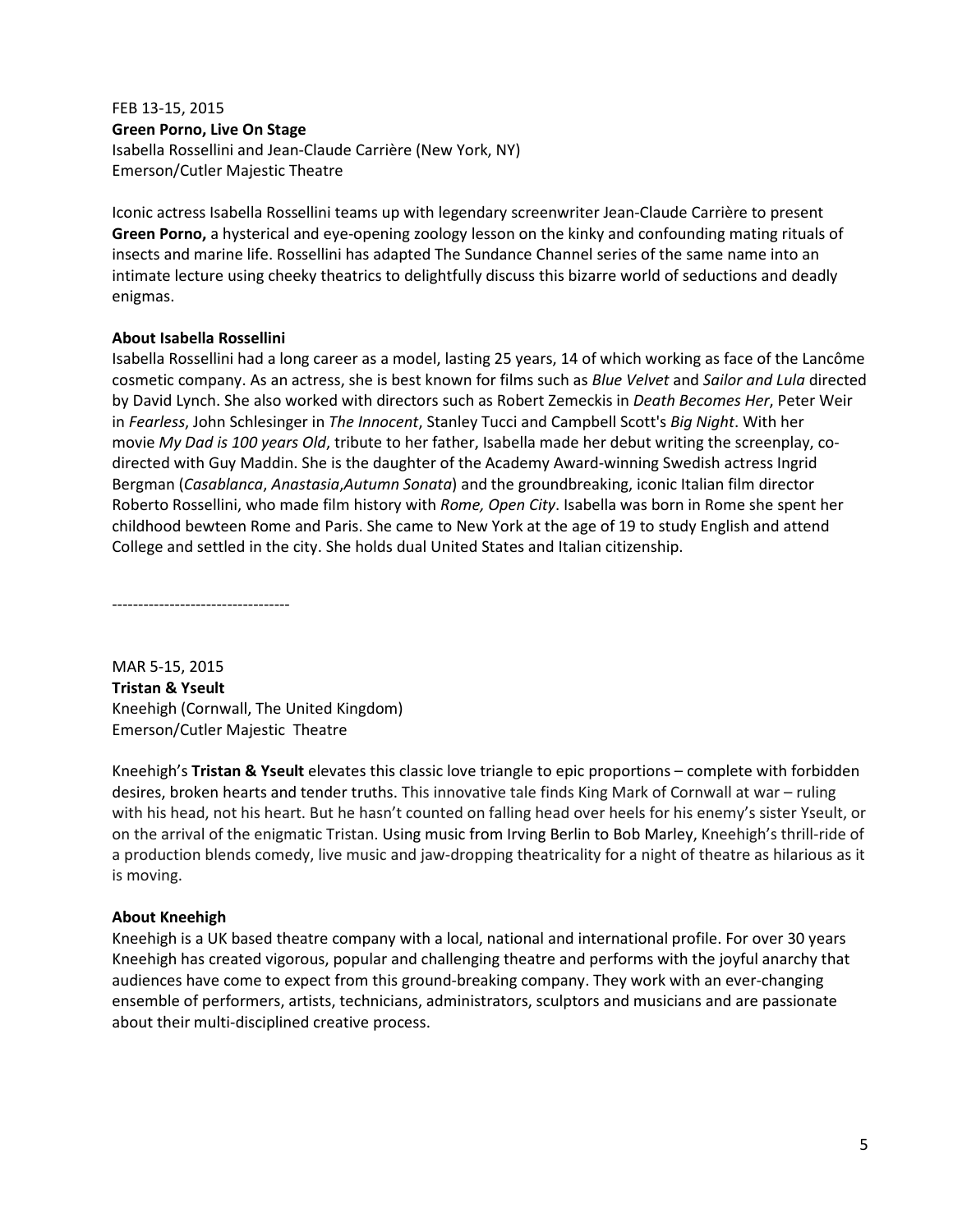MAR 11 – 29, 2014 **Keep Culture and Clash On: 30 Years of Revolutionary Comedy Remastered**  Culture Clash (Los Angeles, CA) By Richard Montoya, Ric Salinas and Herbert Sigüenza Jackie Liebergott Black Box at the Emerson/Paramount Center

The three-man comic hurricane that is Culture Clash returns to Boston to celebrate their 30th anniversary as the most prominent Latino performance troupe in the country. **KEEP CULTURE AND CLASH ON: 30 Years of Revolutionary Comedy Remastered** remixes iconic moments from their signature satirical and political works into an evening as fresh and unhinged as ever.

## **About Culture Clash**

Out of the activism of San Francisco's Mission District, Culture Clash sharpened their focus, and their bite, on a decades-long road trip through Latino cultures in cities around the US, creating a series of comic documentary performances based in communities as far flung as Miami, San Diego, Washington, DC, NY, Los Angeles, and Boston. They've also created new works for Oregon Shakespeare Festival, La Jolla Playhouse, Yale Repertory Theatre, and Center Theater Group in Los Angeles. Their videos, short films and art exhibits have been shown at The Smithsonian; The Whitney Museum of American Art; Sundance Film Festival; The San Juan, Puerto Rico Film and Video Festival; The Art Institute of Boston; Palm Springs Film Festival and The Los Angeles Film Festival, among others.

----------------

APR 9 -- 12, 2015 **Needles and Opium**  Ex Machina and Robert Lepage (Montreal, Canada) Emerson/Cutler Majestic Theatre

Legendary artist, Robert Lepage creates a new production of his acclaimed **Needles and Opium**. Presented as a hypnotic series of vignettes, this fascinating, introspective performance tracks the intersection and creative drive of Parisian poet/filmmaker Jean Cocteau on his way to New York, and American jazz legend Miles Davis during his stay in Paris in 1949. Startling technical wizardry serves true emotional depth on a journey into the night that puts us under a spell and leads us into the light - as much magic as it is theater.

## **About Robert Lepage**

Versatile in every form of theatre craft, Robert Lepage is equally talented as a director, playwright, actor and film director. His creative and original approach to theatre has won him international acclaim and shaken the dogma of classical stage direction to its foundations, especially through his use of new technologies. Contemporary history is his source of inspiration, and his modern and unusual work transcends all boundaries.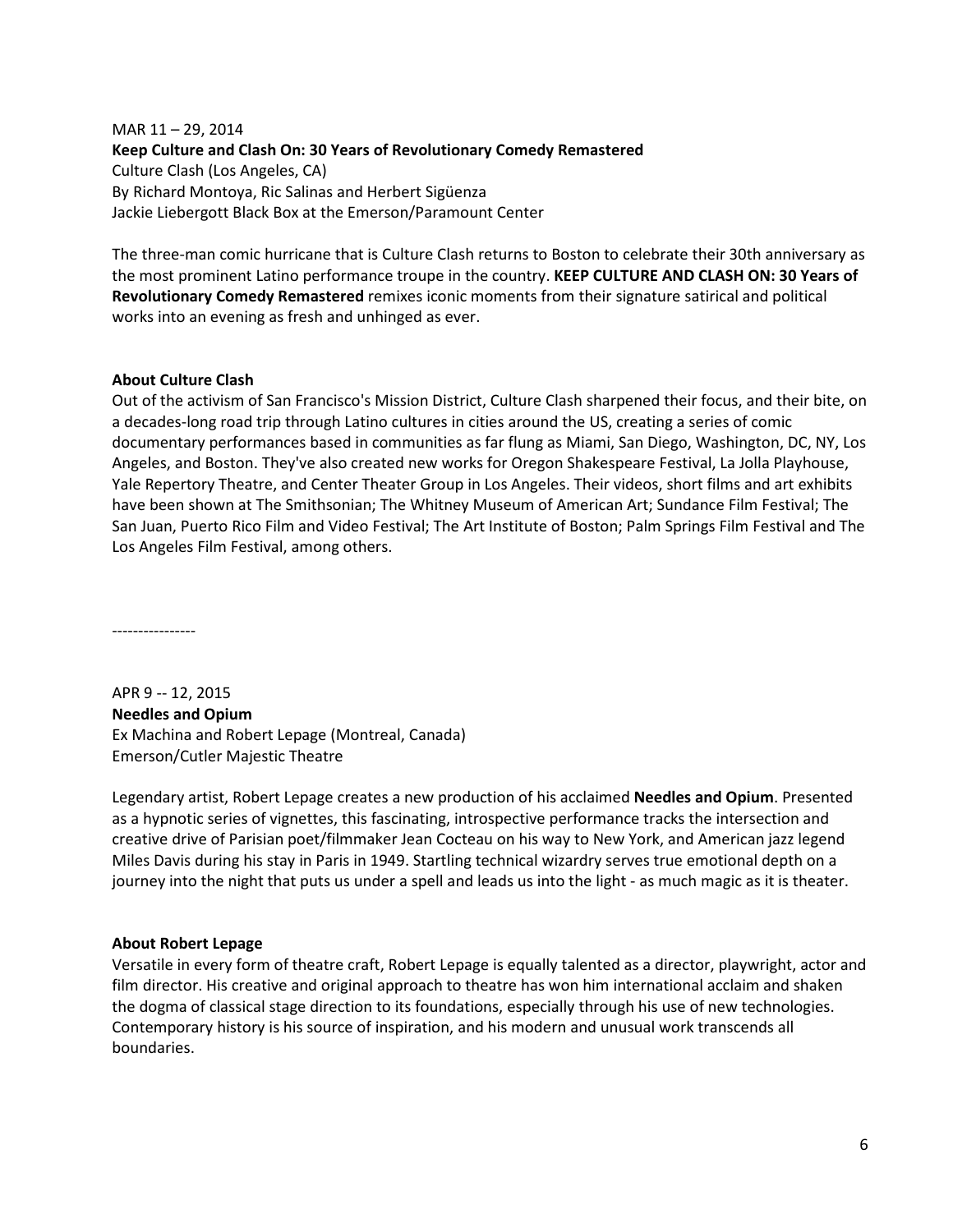APR 30 – MAY 3, 2015 **The Grand Parade (of the Twentieth Century)** Double Edge Theatre (Ashfield, MA) Emerson/Paramount Center Mainstage

**The Grand Parade (of the Twentieth Century)** depicts major events of the 20th century in a theatrical style inspired by famed artist Marc Chagall's kaleidoscopic vision of humanity at play, at war, and at rest. Trapeze, circus, dance, projections, and popular culture fill the height and breadth of the stage in a spectacle of history populated by people and animals in acts of grace and destruction. History is recounted with a variety of iconic images from film, television, and photography. It's a glorious work of memory, memorial, and celebration that shows us to ourselves and makes us consider where we are now by examining where we have come from.

## **About Double Edge Theatre**

Double Edge Theatre strives to create 'living culture' by developing the highest quality of original theatre, based on the art of the actor and their interaction with the communities where the work takes place. The theatre's highly physical performances are immersive events that are lush and dreamlike, nuanced and emotional. Each original performance is created by an ensemble of multi-talented artists who have worked together over many years and are bound together by regular, strenuous training. These works are toured nationally and internationally, creating further opportunities for reciprocal exchange between artists and audiences.

----------------

#### **About ArtsEmerson: The World On Stage**

ArtsEmerson was established by Emerson College to program the beautifully restored 590-seat Emerson/Paramount Center Mainstage; the versatile, intimate Jackie Liebergott Black Box Theatre ("The Jackie"), which can seat up to 150 people; the state-of-the-art 170-seat Bright Family Screening Room (all located within the Emerson/Paramount Center, a cornerstone in the revitalization of downtown Boston); and the beloved, historic 1,186-seat Emerson/Cutler Majestic Theatre in the heart of the Theatre District, fully restored by Emerson in 2003. Under the leadership of Rob Orchard, ArtsEmerson gives Boston audiences a new level of cultural choice, bringing live professional American and international stage work to its four distinct venues as well as films and music. For more information, visit www.artsemerson.org.

## **About Emerson College**

Located in Boston, Massachusetts, opposite the historic Boston Common and in the heart of the city's Theatre District, Emerson College educates individuals who will solve problems and change the world through engaged leadership in communication and the arts, a mission informed by liberal learning. The College has 3,660 undergraduates and 829 graduate students from across the United States and 50 countries. Supported by state-of-the-art facilities and a renowned faculty, students participate in more than 80 student organizations and performance groups. Emerson is known for its study and internship programs in Los Angeles, Washington, D.C., the Netherlands, London, China, and the Czech Republic. A new, permanent facility on Sunset Boulevard for its L.A.-based program opened in February, 2014. For more information, visit www.emerson.edu.